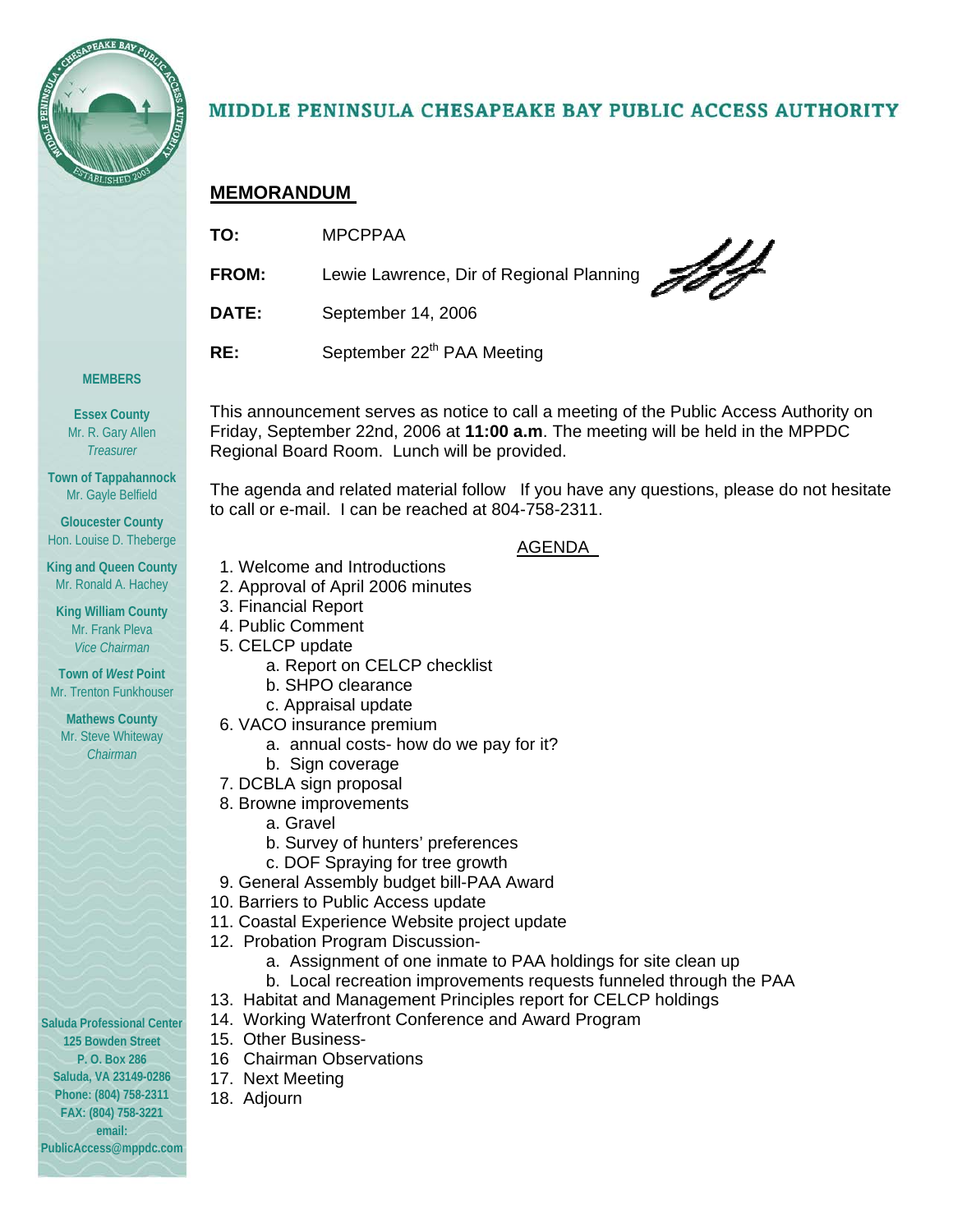#### **MIDDLE PENINSULA CHESAPEAKE BAY PUBLIC ACCESS AUTHORITY MINUTES**

### **April 14, 2006 Middle Peninsula Planning District Commission Saluda, Virginia**

#### **1. Welcome and Introductions**

The Middle Peninsula Chesapeake Bay Public Access Authority held its meeting in the Middle Peninsula Planning District Commission Board Room in Saluda, Virginia, at 11:30 on April 14, 2006.

Vice Chairman Pleva called the meeting to order. Members and Alternates present were Vice Chairman, Frank Pleva, King William County Administrator; Terri Hale, King William County Assistant Administrator; Ron Hachey, King and Queen County Administrator; Gary Allen, Essex County Administrator; Louise Theberge, Gloucester County Board of Supervisors; Trent Funkhouser, West Point Town Manager; and Jimmy Sydnor, Tappahannock Assistant Town Manager. Also present were Lewis Lawrence, Director of Regional Planning MPPDC; Tom Brockenbrough, Regional Planner MPPDC; and Sara Stamp, Regional Planner MPPDC.

Vice Chairman Pleva welcomed everyone in attendance.

#### **2. Approval of February Minutes**

Vice Chairman Pleva requested a motion to approve the February Minutes. Ms. Theberge moved that the Minutes be approved; Mr. Allen seconded the motion; motion carried by unanimous vote.

#### **3. Treasurer's Report**

To date, about \$8,400 has been expended from the BFI funds. Rebuilding the pier at the Browne Tract is estimated to cost \$12,000 to \$14,000. The cost reflects supplies only. There are no charges for labor. The funds from the Middle Peninsula Disability Services Board have been expended on eight two-person hunting stands, two ground accessible hunting huts, as well as some gravel to be placed on site. Mr. Hachey moved to accept the Treasurer's Report subject to audit; Ms. Theberge seconded; motion carried by unanimous vote.

#### **4. Public Comment**

There were no public comments.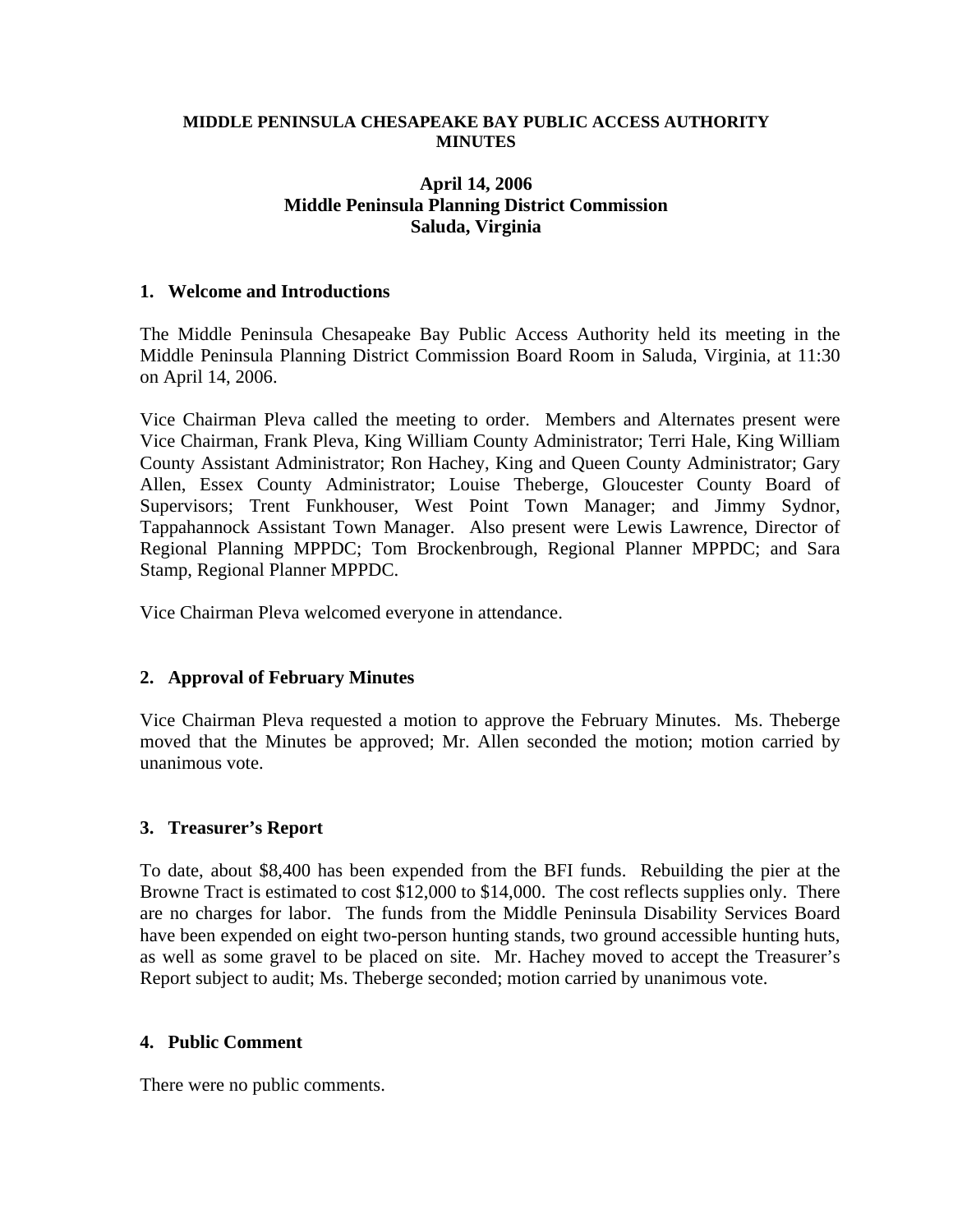## **5. Gloucester Gazette Public Access Authority Article**

Mr. Lawrence passed around an article in the *Gloucester-Mathews Gazette-Journal* detailing activities and successes of the Authority. The article was compiled from information presented by Chairman Whiteway and Mr. Lawrence at the March meeting of the Middle Peninsula Planning District Commission.

## **6. Report from Gary Heiser – Department of Forestry**

Mr. Lawrence received a report from Gary Heiser of the Virginia Department of Forestry highlighting items of interest to the Authority. The formal plan for the Browne State Forest has not been completed but maps have been prepared. Trails for the two sites can be tied together. The Department of Forestry intends to have a hiking only trail and a trail for bikes and horses on their site. The VDOF plans to have a small parking area established in the fall.

The King William County Department of Parks and Recreation is considering managing a portion of the Sandy Point site owned by the Department of Forestry. This area encompasses 10 – 20 acres of the old recreation site by the dock. Their presence would allow the dock to be open to public use. The VDOF is applying for a VDOT grant to improve the road to the water, which is the most critical aspect for gaining access to the Mattaponi River at the site. The Department had hoped to have the road open by this September but does not expect they will be able to meet this goal. The Virginia Department of Game and Inland Fisheries will allow VDOF to use their duck blind reservation program for reserving blinds once the road is open and demand for the blinds increase.

## **7. Browne Improvement Update**

A series of photos highlighting work recently completed by the inmates and the Middle Peninsula Regional Security Center. Once the walkway across Dragon Run has been completed the inmates will install the hunting stations, work on clearing trails, installing identification placards, and clean up the existing cemetery on the site.

#### **8. Road Ending Protocol Update**

Mr. Lawrence showed a map of five sights currently being evaluated as part of the Road Ending Protocol Update. With the exception of the Byrd's Bridge site, all are road ending sites. The Authority has acquired the legal services of John Morris from the firm of Beale, Davidson, Etherington & Morrris, P.C. to assist with this project. The Middle Peninsula Planning District Commission has applied for funding under the Rural Transportation Planning Grant Program to continue the next phase of this activity.

#### **9. CELCP Update**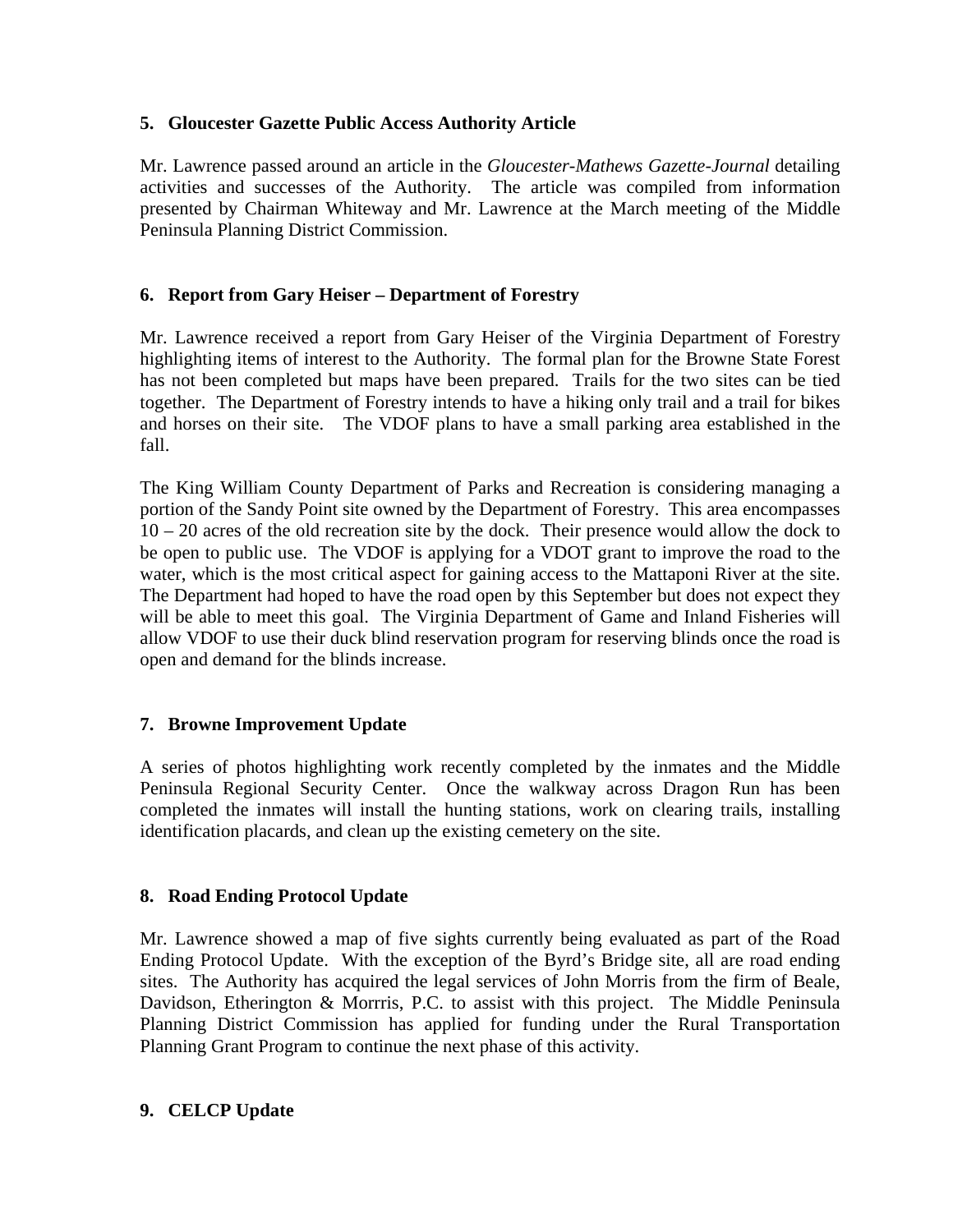With the departure of Julie Bixby from the Coastal Program, nothing on CELCP funding is being coordinated at the state level. Mr. Lawrence has requested contracts from Andy Lacatell at The Nature Conservancy but has yet to receive them. There is no contract on the Haworth Tract. The tract is for 167 acres at a cost of \$155,000. The Department of Forestry is not proceeding on contracts which may result in a situation similar to the Browne Tract where the Authority is asked to settle on property for the Forestry Department. Time is short to complete purchases. NOAA takes about 90 days to approve purchases and purchases must be completed prior to the end of September. The Authority directed Mr. Lawrence to work with Mr. Lacatell to develop the contracts necessary to transfer TNC properties to the Authority.

### **10. NOAA Section 309 Status**

Mr. Lawrence recently participated in a meeting to develop a 5 year strategic plan for the Coastal Program with respect for the Section 309 Program. The committee ranked the activities of the Authority high on the list of priorities. A suggestion to determine how to create and manage wetlands mitigation opportunities also scored well. A meeting will be held in May to learn more about the competitive funding process.

### **11. Virginia Outdoors Plan**

DCR has provided draft copies of the Virginia Outdoors Plan to the Middle Peninsula Planning District Commission for review. The Draft report has several omissions such as the new State Park and the Browne Tract. The Access Authority has a unique opportunity to put its strategies into the Plan. These include the top three public access sites already selected by each locality, the strategy for converting road ending sites into access sites, and a second state park site.

#### **12. Budget Amendment Update**

Delegate Morgan has submitted a budget amendment to provide the Authority with an earmark of \$40,000 in the FY08 State Budget. It is not certain the request will be funded although Del. Morgan did request information on the Authority in order to support the funding request.

## **13. NOAA Fellow Matching Workshop**

The workshop for matching NOAA Fellows will be held in Charleston later this month. Mr. Lawrence will attend. NOAA has done a better job balancing policy versus science based applicants so hopefully the candidate pool will include applicants which are a better fit for the Authority's project. With progress that has been made at the Browne Tract and the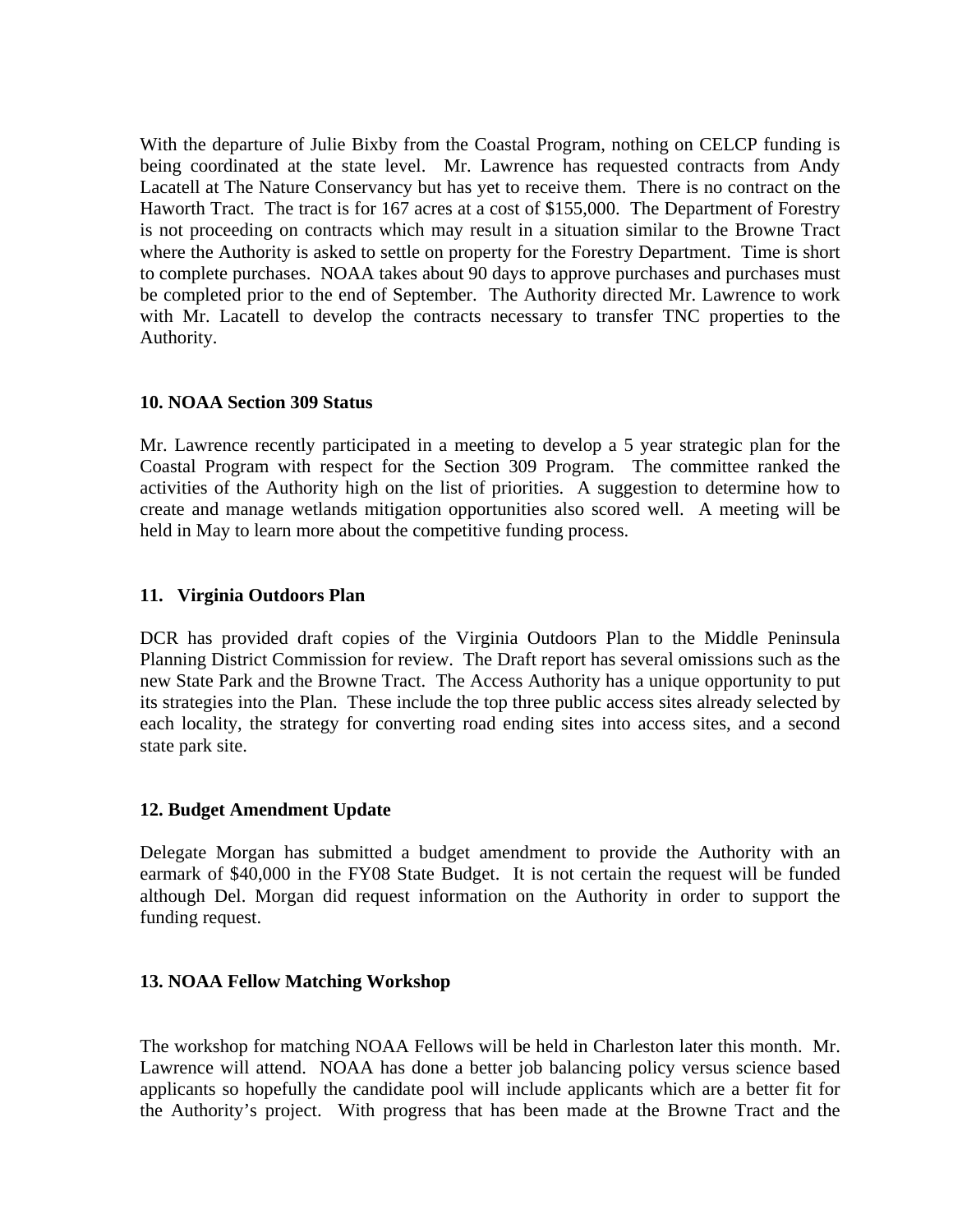separate grant received for the Coastal Experience web site those items will not be a major project for the Fellow. More activity will focus on developing Management Plans for CELCP acquisitions. There are unresolved issues including where the NOAA Fellow position will be primarily located.

## **14. VACO Liability Insurance Renewal**

The current charge for liability insurance from VACO is based upon expenditures of the Authority. Mr. Lawrence was able to convince VACO the bulk of the expenditures were the result of pass through funding. The premium charged for liability insurance has been reduced.

#### **15. Chairman's Observations**

Vice Chairman Pleva chose not to comment at this time.

### **16. Next Meeting**

The next meeting of the Middle Peninsula Chesapeake Bay Public Access Authority will be June 9, 2006 at 11:00 a.m. The meeting will be held at Browne Tract.

#### **17. Adjourn**

Mr. Funkhouser motioned to adjourn, Ms. Theberge seconded; meeting adjourned.

Frank Pleva, Vice Chairman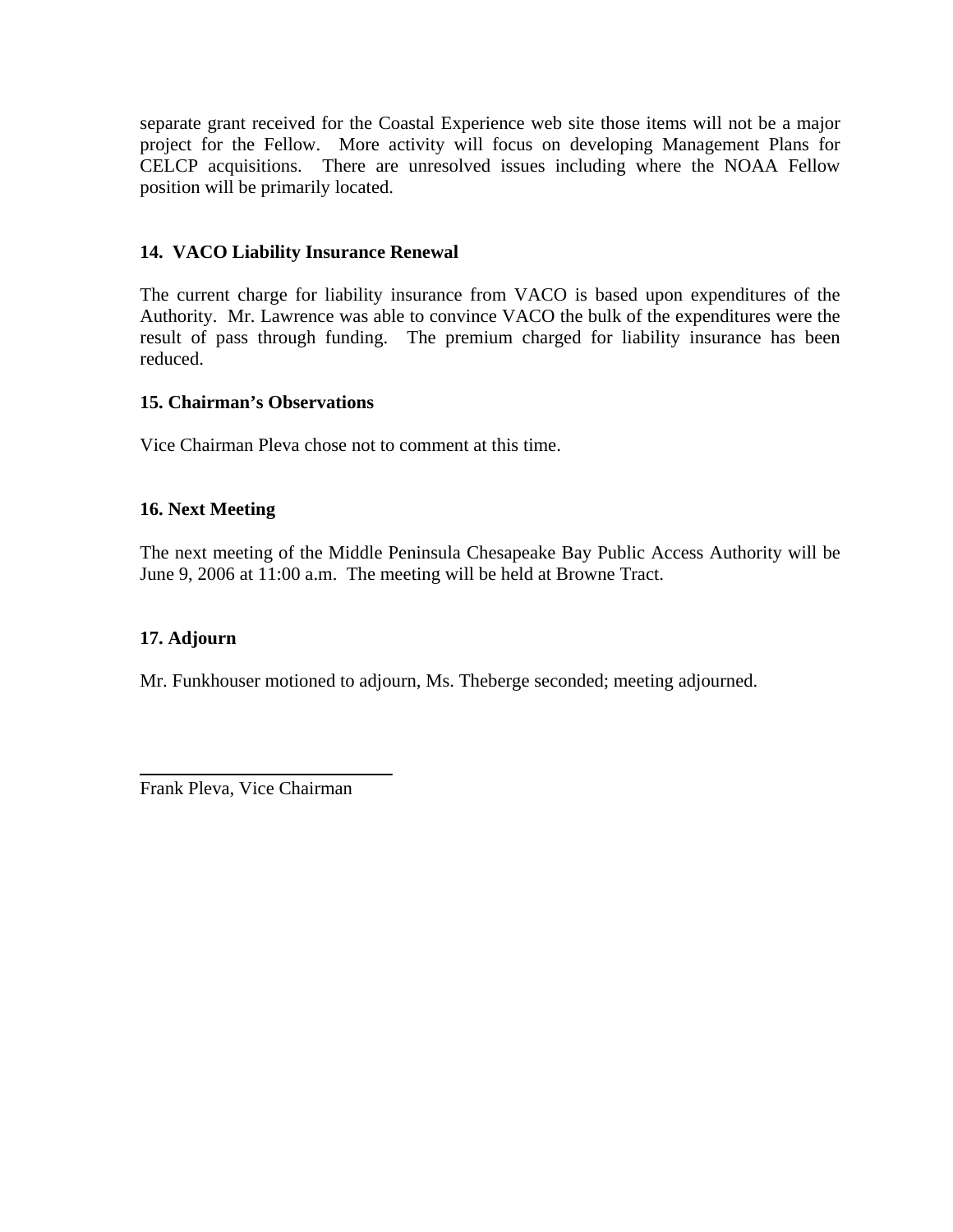# **Revenue and Expenditure Report by Element**

| <b>Middle Peninsula Planning District Commission</b> |                                       |               |                   |                                                    |            | Run Date: $9/7/2006$        |               |       |
|------------------------------------------------------|---------------------------------------|---------------|-------------------|----------------------------------------------------|------------|-----------------------------|---------------|-------|
|                                                      | Period 07/01/06 to 08/31/06           |               |                   |                                                    |            | Run Time:<br>Page $-1$ of 1 | $10:15:50$ am |       |
|                                                      | 32001 PAA Brown /BFI                  |               |                   | <b>Project Period</b> $07/31/2004$ to $06/30/2010$ |            |                             |               |       |
|                                                      | <b>Element Code &amp; Description</b> | <b>Budget</b> | <b>Prior Year</b> | Current                                            | <b>YTD</b> | <b>Proj Tot</b>             | Un/Ovr        | % Bud |